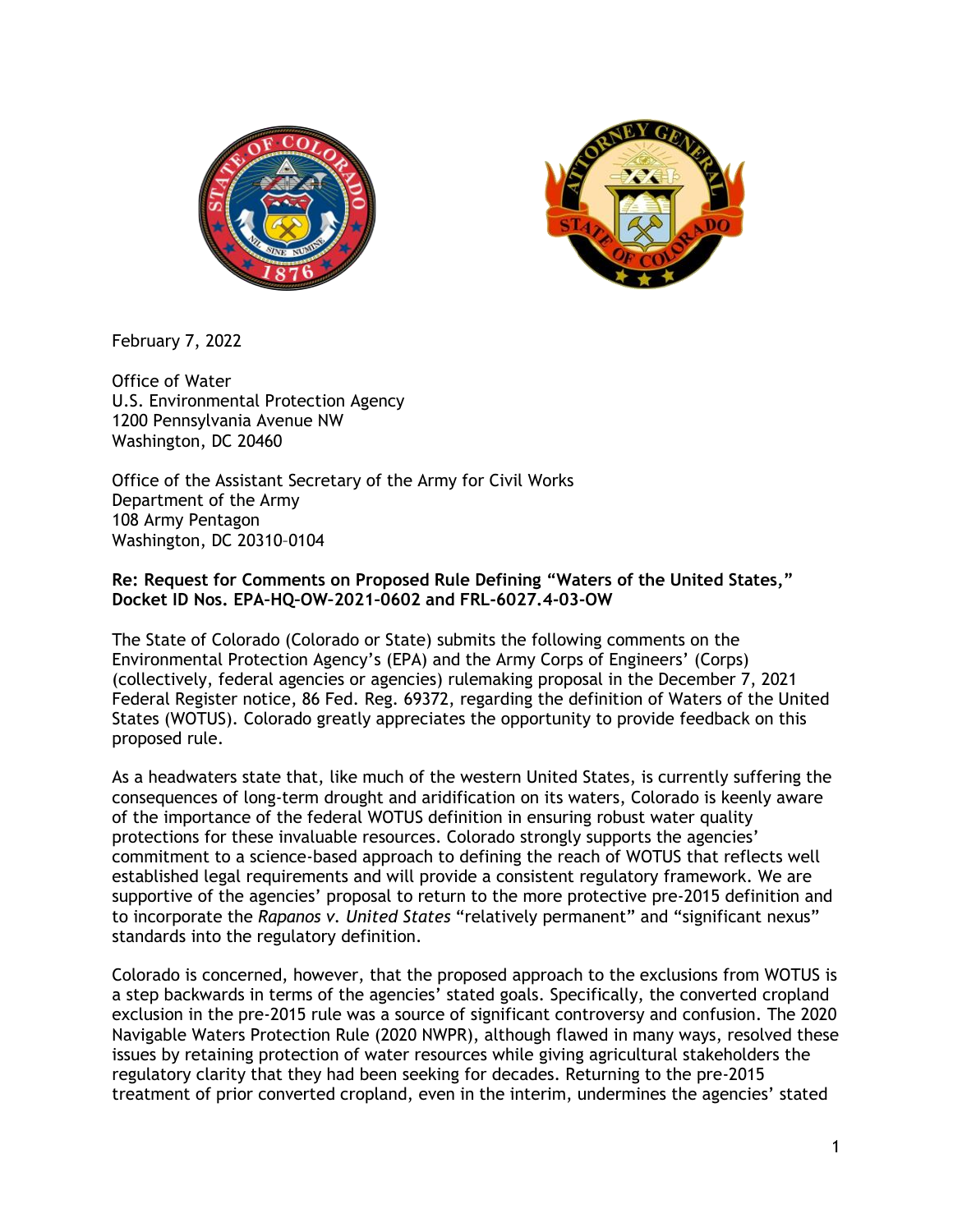purposes of clarity and durability. Additionally, while Colorado supports a limited waste treatment system exclusion, the agencies' broad definition of the term in the proposed rule will likely result in more rivers and streams being impounded for treatment purposes, to the detriment of WOTUS as a whole. Colorado also believes it is important for the final rule to expressly recognize the language of Clean Water Act  $\frac{1}{2}$  101(g) regarding the primary authority of states over water management. Finally, Colorado does not support the agencies' proposed approach, as explained in the preamble to the proposed rule, to determining the scope of jurisdictional ditches.

## **I. BACKGROUND**

Throughout the various iterations of the WOTUS rule as proposed by the last three presidential administrations, Colorado has generally supported the pre-2015 regulatory definition of WOTUS (referred to by the federal agencies as the "1986 Rule") as interpreted by the agencies' 2008 Guidance.<sup>1</sup> At the same time, we have noted that the rule could be improved by including more objective parameters to define the term "significant nexus," and we specifically called for a clearer, more common-sense approach to the agricultural exemptions and explicit recognition that the scope of federal jurisdiction under the definition of WOTUS is subordinate to the authority of states to allocate water resources as stated in Section 101(g) of the Clean Water Act.

Colorado places the highest priority on protecting the State's land, air, and water, and relies on a combination of federal and state regulations to ensure that protection. The headwaters of five major multistate river systems are within Colorado's boundaries: the Arkansas, the Colorado, the Platte, the Republican, and the Rio Grande. Many of these headwaters comprise a web of wetlands, ephemeral streams, and intermittent streams, and many are connected to traditionally navigable waters. These waters have critical importance to the quality of water used by Colorado and 19 downstream states for drinking, agriculture, recreation, and the health of both aquatic and terrestrial ecosystems. Consequently, Colorado maintains significant interests in the efficient and wise management of water resources and in preserving the State's clear authority to administer and allocate water within its boundaries.

For Colorado's water to be most useful for drinking, agriculture, aquatic life, recreation, and other critical purposes, it must be high quality. Polluted, low quality water hurts Colorado and hurts the nation. Accordingly, protecting water quality in headwater states like Colorado has been a national priority since the passage of the Clean Water Act in 1972. Over the last fifty years, Colorado and the federal government have worked together to make enormous progress in protecting water quality throughout Colorado, including the State's headwaters, and this work should continue to be a national priority.

Nearly half of Colorado's acreage is dedicated to farming, ranching, and other agricultural operations that contribute tens of billions of dollars a year to the State's economy. Because the State's agricultural commodities feed Coloradans and beyond, water is critically important to Colorado producers. To make the most responsible and productive decisions, farmers and ranchers must have certainty about whether their lands include jurisdictional waters. Unfortunately, over the last decade, we have operated in a period of considerable

<sup>1</sup> Clean Water Act Jurisdiction Following the U.S. Supreme Court's Decision in *Rapanos v. United States* & *Carabell v. United States* (As revised, Dec. 2, 2008).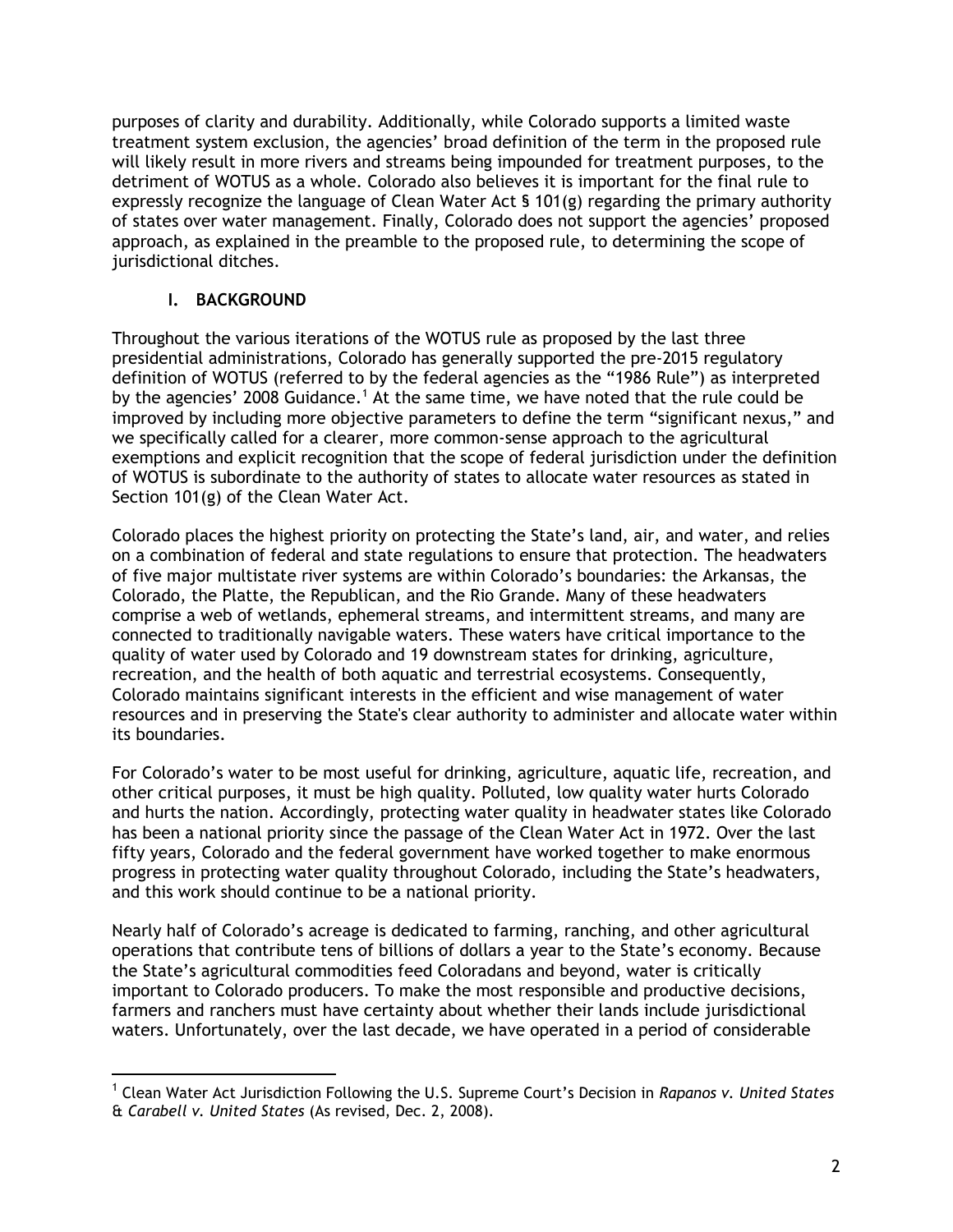uncertainty as reflected by the significant revisions to the WOTUS rule in 2015, and again in 2020.

As with many western states, the large majority of Colorado's stream miles are classified by the U.S. Geological Survey as either intermittent or ephemeral and were likely excluded from federal protections under the 2020 NWPR. This lack of protection and regulatory clarity has undermined protections for Colorado's headwaters and placed new, extensive regulatory burdens on Colorado by requiring the State to act alone in this arena. The severe impacts of the 2020 NWPR led the State to pursue its own judicial challenge to the rule during which Colorado argued that the rule amounted to an abdication of the agencies' responsibilities under the Clean Water Act and abandonment of fifty years of improvement of our Nation's waters.

We therefore greatly appreciate the agencies' recommitment to the 1986 Rule and 2008 Guidance, along with incorporation of the Supreme Court's relatively permanent and significant nexus standards from *Rapanos v. United States*, to determine the scope of federally protected waters. We believe that using this interim approach while the agencies work with stakeholders to formulate a long-term durable WOTUS definition promises to finally put an end to the disruptive and unfortunate era of uncertainty and litigation we have witnessed over the last decade.

### **II. COLORADO STRONGLY SUPPORTS INCLUSION OF THE RELATIVELY PERMANENT AND SIGNIFICANT NEXUS STANDARDS IN THE DEFINITION OF WOTUS**

Colorado supports the agencies' proposal to incorporate both Justice Scalia's "relatively permanent" standard and Justice Kennedy's "significant nexus" standard from *Rapanos v. United States* into the definitions for the WOTUS categories of adjacent wetlands, tributaries, and other waters. This approach is scientifically supportable, legally sound, and familiar, as it is consistent with the approach taken by the agencies under the 2008 Guidance.

Colorado applauds the agencies for returning to the bedrock principles of law that govern federal jurisdiction under the Clean Water Act. As Colorado argued in its challenge to the legally flawed 2020 NWPR, failing to include waters that satisfy the significant nexus standard in the definition of WOTUS is contrary to the language, structure and intent of the Act. In the proposed rule, the agencies properly recognize that "Since *Rapanos,* every court of appeals to have considered the question has determined that the government may exercise Clean Water Act jurisdiction over at least those waters that satisfy the significant nexus standard set forth in Justice Kennedy's concurrence." 86 Fed. Reg. at 69380. Under the 2008 Guidance, the agencies concluded that Clean Water Act jurisdiction exists if a water meets either the relatively permanent standard or the significant nexus standard. Colorado has relied on the water quality protections afforded by this federal baseline, particularly in the realm of Section 404 dredge and fill permitting, where Colorado lacks a corresponding permitting program. We support the agencies' effort to reinstate this long-standing regulatory framework.

#### **III. COMMENTS ON THE PROPOSED DEFINITION OF "SIGNIFICANTLY AFFECT" AS USED IN THE SIGNIFICANT NEXUS STANDARD**

The proposed definition of "significantly affect" lists five *physical* factors that the federal agencies will consider when making jurisdictional determinations for certain non-navigable waters. 86 Fed. Reg. 69430. Colorado supports including all five of these physical factors in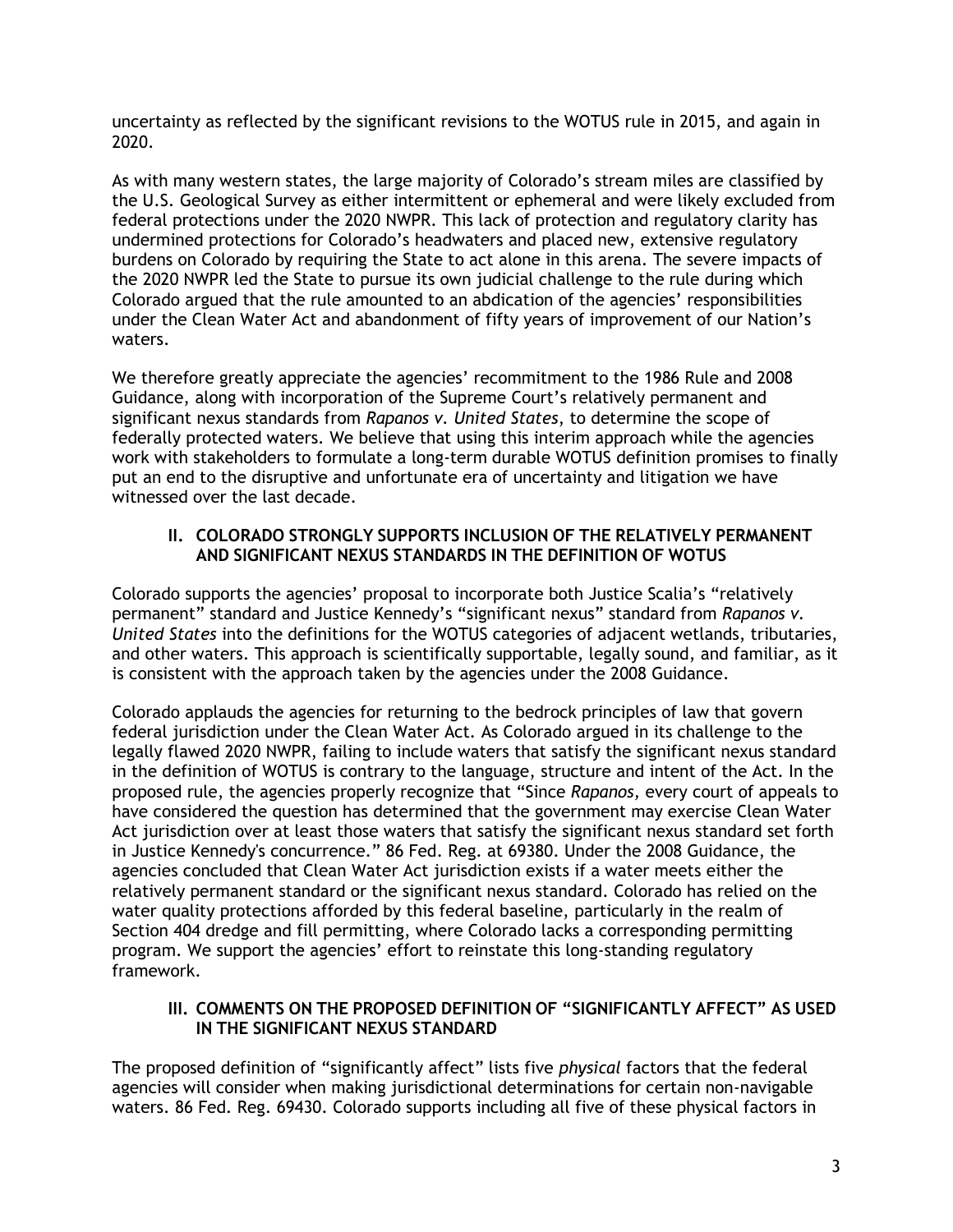the final rule because they are highly relevant to determining the strength of the connection between a given waterbody and downstream jurisdictional waters. However, Colorado also supports adding a sixth physical factor to the definition. In addition, Colorado is concerned that the proposed definition is incomplete because it fails to incorporate measures directly related to maintaining the *chemical* and *biological* integrity of waters of the United States. In order to fill this gap, Colorado recommends including the ecological functions of upstream waters that are discussed in the preamble to the definition of "significantly affect," as well as adding chemical and biological factors to the definition. We explain these recommendations more fully below.

### **A. Recommendation to Add a Sixth Physical Factor to Account for Soil Characteristics**

Colorado recommends adding a sixth physical factor to the proposed definition that incorporates soil type, composition and transmissivity. These soil characteristics greatly influence the first proposed factor ("distance from a jurisdictional water") and third proposed factor ("hydrologic factors, including subsurface flow"), since the extent to which these factors measure the strength of the hydrologic connections between one waterbody, and another depends on the capacity for the soil to transmit water downstream.

For example, waters will be significantly affected at greater distances and have more subsurface connections in soils with greater transmissivity, such as sandy soils or unconsolidated alluvium, compared to soils with lower transmissivity, such as highly compacted clays. The soil characteristics factor could be considered by looking at readily available soil maps and would not necessarily require field data. In conclusion, Colorado recommends incorporating a factor to account for the effects of soil characteristics (e.g., "soil type, composition and transmissivity") to enhance the scientific basis for the definition of "significantly affect."

## **B. Recommendation to Add Ecological Functions**

All five proposed factors measure either the geography (e.g., "distance from a jurisdictional water") or hydrology (e.g., "hydrological factors, including subsurface flow") of a potentially jurisdictional water. 86 Fed. Reg. 69430. However, the 2008 Guidance recognized that considering physical and hydrologic factors alone was not sufficient to identify significant nexus waters. 2008 Guidance at 8. Beyond several physical factors that generally parallel the factors in the proposed rule, the 2008 Guidance lists four "ecological factors" that contribute to a complete significant nexus analysis: (1) "potential of tributaries to carry pollutants and floodwaters to traditional navigable waters"; (2) "provision of aquatic habitat that supports a traditional navigable water"; (3) "potential of wetlands to trap and filter pollutants to store flood waters"; and (4) "maintenance of water quality in traditional navigable waters." *Id.* Without such factors, the proposed definition of "significantly affect" incorrectly assumes that physical metrics alone are sufficient to measure "the strength of the connections and associated effects that streams, wetlands, and open waters have on the chemical, physical, and biological integrity of traditional navigable waters...." 86 Fed. Reg. 69430. In fact, the federal agencies cannot fully evaluate the strength of chemical or biological connections or the magnitude of chemical or biological effects without considering such ecological information.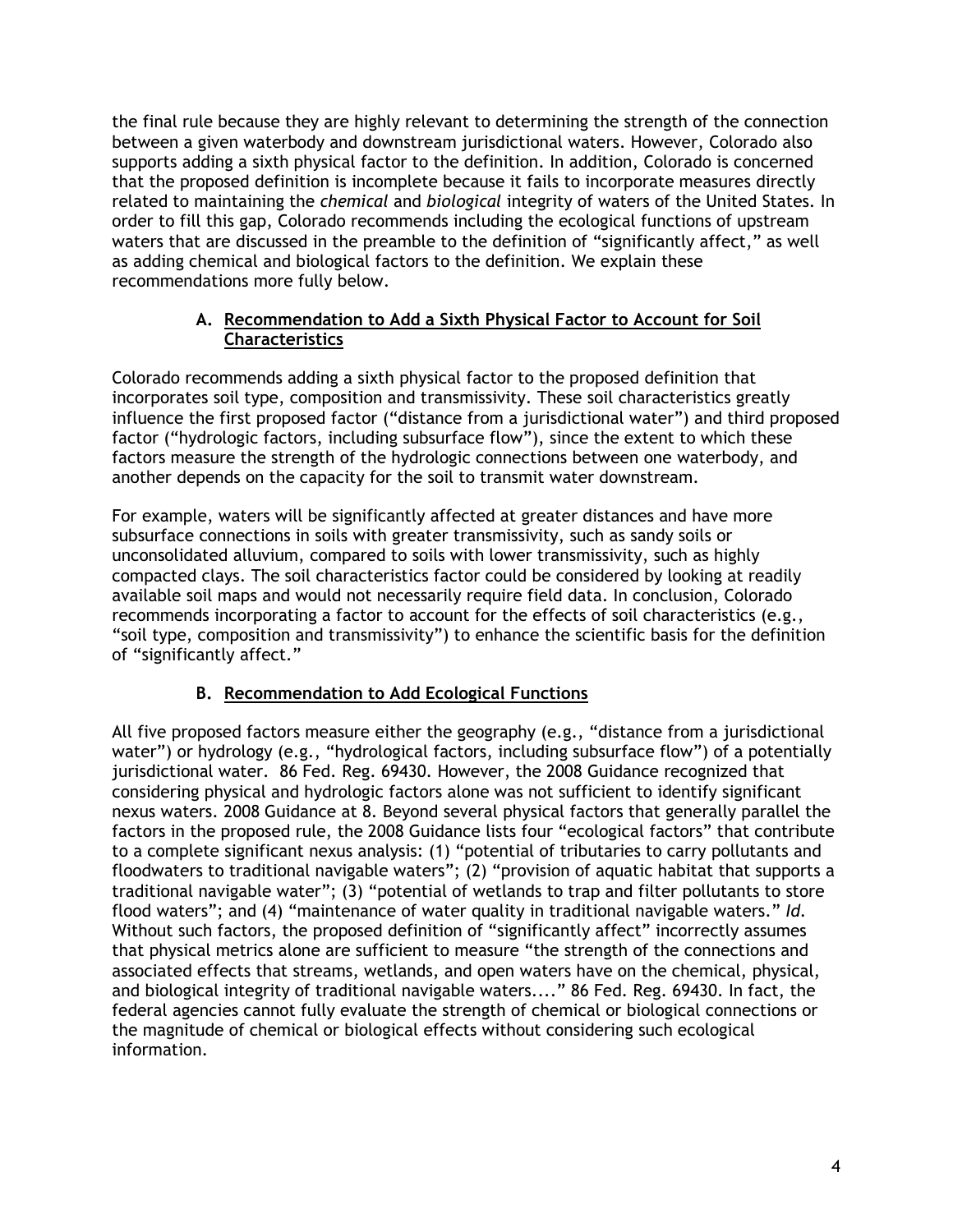In the preamble to the proposed rule, the federal agencies describe several ecological "functions" of upstream waters that parallel the ecological "factors" listed in the 2008 Guidance that may influence the biological and chemical integrity of downstream waters. *See* 86 Fed. Reg. 69431. The preamble lists, among others, "sediment trapping and transport," "pollutant trapping," and "provision of habitat for aquatic species" as "functions of upstream waters." *Id.* Waters that perform any one of these functions have a significant nexus if the function "has a more than speculative or insubstantial impact on the integrity of a traditional navigable water." *Id.* Colorado supports adding these ecological factors/functions to the definition of "significantly affect" in the text of the rule.

## **C. Recommendation to Incorporate Chemical and Biological Factors**

Even if the federal agencies include these functions of upstream waters in the definition of "significantly affect," the proposed rule does not currently explain how the federal agencies would evaluate the presence and extent of these functions since, as explained above, physical factors are not sufficient to characterize the chemical and biological connections within stream systems.

Including specific chemical and biological factors, as well as ecological functions, in the definition of "significantly affect" will fill this gap in the proposed rule. Such additions to the definition of "significantly affect" would also align with the EPA's own findings in support of the proposed rule, including:

- 1. "[T]ributaries provide organisms with both warm water and cold water refuges at different times of the year. . . . Tributaries also help buffer temperatures in downstream waters . . . [that are] many kilometers away."
- 2. "Streams and wetlands can prevent excess deposits of sediment downstream and reduce pollutant concentrations in downstream waters. Thus, the function of trapping of excess sediment, along with export of sediment, can have a significant effect on the chemical, physical, and biological integrity of downstream waters."
- 3. "Nutrient recycling, retention, and export can significantly affect downstream chemical integrity by impacting downstream water quality."
- 4. "The provision of life-cycle dependent aquatic habitat for species located in downstream waters significantly affects the biological integrity of those downstream waters."<sup>2</sup>

In light of our experience with the effects of intermittent and ephemeral tributaries on the chemical and biological integrity of downstream waters, Colorado offers the following recommendations for adding and implementing chemical and biological factors to the definition of "significantly affect."

## *Chemical Factor*

Colorado recommends adding a factor to the definition of "significantly affect" that explicitly accounts for the disproportionate effects that distant, low-flow streams and small wetlands can have on downstream jurisdictional waters depending on their chemical quality.

<sup>&</sup>lt;sup>2</sup> Technical Support Document for the Proposed "Revised Definition of 'Waters of the United States'" [Rule](https://www.epa.gov/system/files/documents/2021-12/tsd-proposedrule_508.pdf) (November 18, 2021) at 219-21.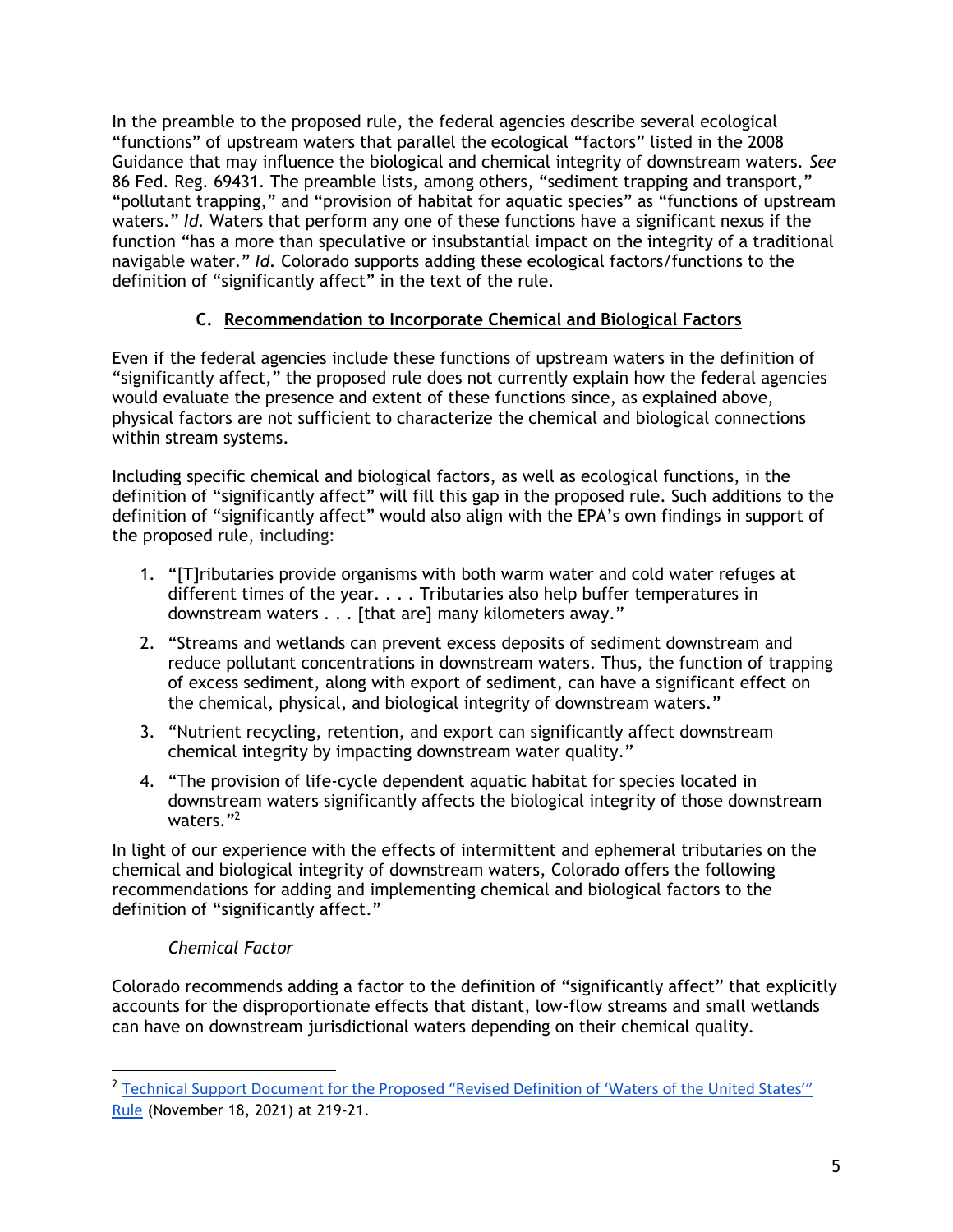Intermittent and ephemeral streams can carry disproportionately large loads of pollutants compared to their contribution of flow to downstream waters.<sup>3</sup> For example, ambient concentrations of selenium in Boggs Creek, an ephemeral tributary to Pueblo Reservoir in Colorado's Arkansas River basin, can be up to 86 times the most stringent applicable standard, causing impairment of the aquatic life, water supply, and agriculture uses. In addition, uranium concentrations in Boggs Creek can be more than two times the water supply standard, resulting in impairment of the water supply use.<sup>4</sup> Similar patterns exist throughout Colorado, such as in historic mining districts, where ephemeral and intermittent gulches draining former mine workings can deliver very high metal loads to downstream perennial tributaries during storm events and/or spring runoff, degrading water quality and changing macroinvertebrate distributions.<sup>5</sup>

In determining whether such streams "significantly affect" downstream jurisdictional waters, federal agencies must consider the extent to which high pollutant concentrations can drive downstream chemical quality despite physical factors, such as distance and magnitude and frequency of flow. Therefore, the definition of "significantly affect" should include a factor that explicitly incorporates water quality in a manner similar to the 2008 Guidance (*e.g.* "potential of tributaries to carry pollutants and floodwaters to traditional navigable waters"). The federal agencies could implement this factor by consulting relevant state water quality agencies, examining a state's 303(d) List of Impaired Waters and 305(b) Reports, and/or reviewing total maximum daily load reports.

### *Biological Factor*

Finally, Colorado recommends incorporating a biological component into the definition of "significantly affect." Consideration of biological connections is consistent with the second ecological factor listed in the 2008 Guidance, that is, whether the waterbody being evaluated provides "aquatic habitat that supports a traditional navigable water." 2008 Guidance at 8.

For example, a Colorado Parks and Wildlife study found individual flannelmouth sucker, bluehead sucker, and roundtail chub spawning in the intermittent/ephemeral Roubideau Creek drainage that were originally tagged in the traditionally navigable portion of the Colorado River (Colorado River at Black Rocks).<sup>6</sup> The spawning grounds in the Roubideau Creek drainage are important for maintaining populations of these native fish species in downstream jurisdictional waters.

<sup>3</sup> *See* Goodrich, D. C., Kepner, W. G., Levick, L. R., Wigington, P. J., *Southwestern Intermittent and Ephemeral Stream Connectivity*, Journal of the American Water Resources Association (January 22, 2018), found at<https://onlinelibrary.wiley.com/doi/pdf/10.1111/1752-1688.12636> (describing how intermittent and ephemeral streams can export large amounts of fine sediment, nutrients, and organic matter during storm flows).

<sup>&</sup>lt;sup>4</sup> Colo. Dep't Pub. Health and Env't, [Total Maximum Daily Load Assessment: Boggs Creek -](https://drive.google.com/file/d/1NgTgQAuOcXuccI1cULTYW8dZKI4bm7HB/view) COARMA18a (May 18, 2016) at 10, 16. 5 Roline, R., *The Effects of Heavy Metals Pollution of the Upper Arkansas River on the Distribution of* 

*Aquatic Macroinvertebrates*, Hydrobiologia (December 27, 1986), found at [https://af.booksc.eu/book/5758941/ef780d.](https://af.booksc.eu/book/5758941/ef780d)

<sup>6</sup> Thompson, K. G., Hooley-Underwood, Z. E., *Present Distribution of Three Colorado River Basin Native Non-game Fishes* (August 2019), Colo. Parks & Wildlife Technical Publication 52, found at [https://cpw.state.co.us/Documents/Research/Aquatic/pdf/Publications/2019\\_Present\\_Distribution\\_of](https://cpw.state.co.us/Documents/Research/Aquatic/pdf/Publications/2019_Present_Distribution_of_Three_Colorado_River_Basin_Native_Non-game_Fishes_and_Their_Use_of_Tributaries.pdf) [\\_Three\\_Colorado\\_River\\_Basin\\_Native\\_Non-game\\_Fishes\\_and\\_Their\\_Use\\_of\\_Tributaries.pdf](https://cpw.state.co.us/Documents/Research/Aquatic/pdf/Publications/2019_Present_Distribution_of_Three_Colorado_River_Basin_Native_Non-game_Fishes_and_Their_Use_of_Tributaries.pdf)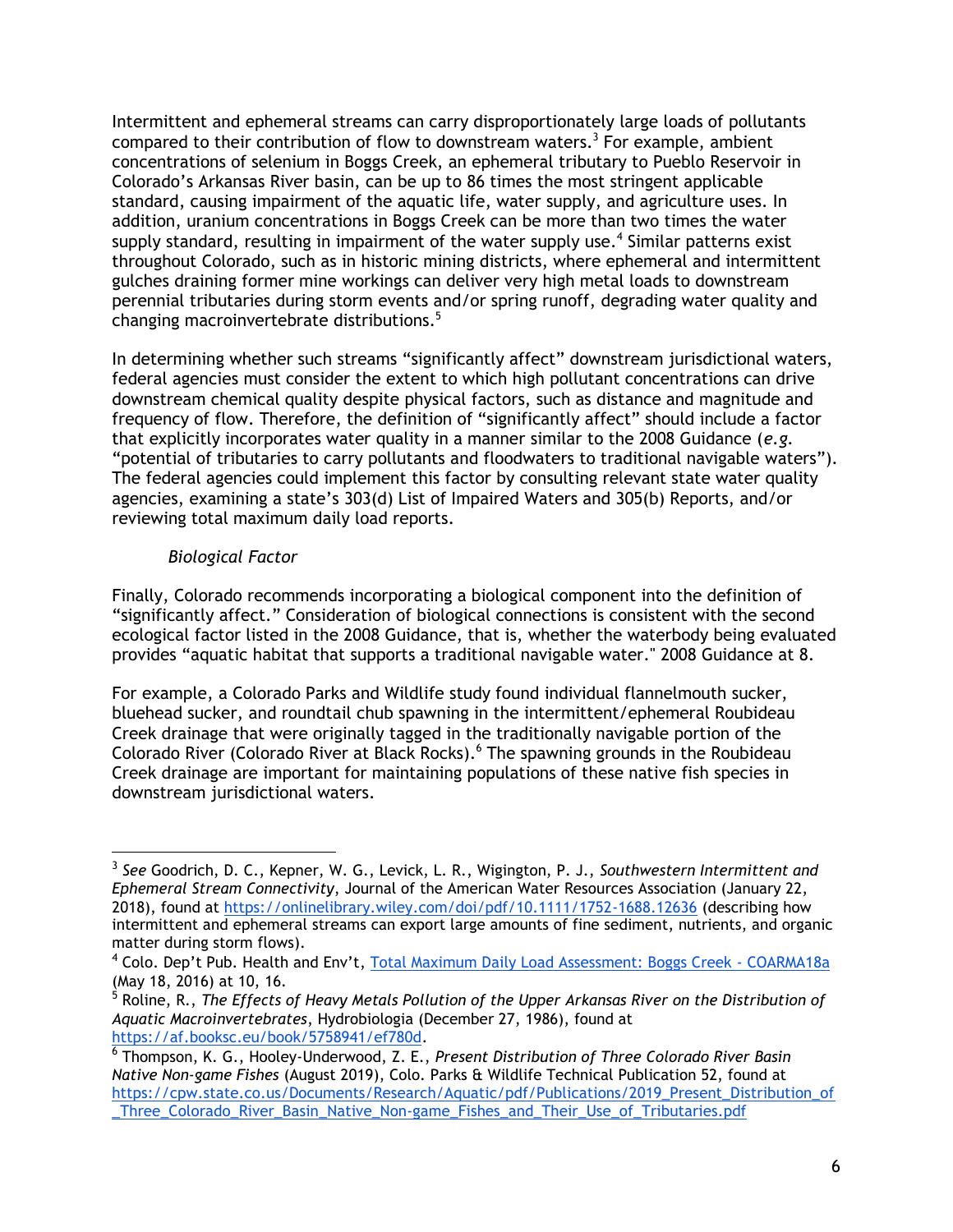An additional example involves the Arkansas darter, which primarily occupies tributary streams within the grasslands of the Arkansas River Basin. These grasslands are often characterized by isolated groundwater-fed pools of habitat that are occasionally connected to each other and the mainstem Arkansas River by intermittent or ephemeral flows during above-average seasonal flows or flood events. When these pools are connected, numerous individual darters move within the system, colonizing new habitat, and potentially supplementing local genetic diversity.<sup>7</sup>

These types of biological connections should be considered when determining whether waters "significantly affect" the chemical, physical, or biological integrity of traditionally navigable waters. The federal agencies should consult with state wildlife agencies and rely upon published reports and papers in evaluating biological connections. Consideration of biological connections could be incorporated into the rule by inserting an additional factor such as "whether the waterbody being evaluated provides aquatic habitat for a species migrating to a traditional navigable water."

# **D. Conclusion Regarding the Definition of "Significantly Affect"**

Overall, Colorado supports defining "significantly affect" in regulation and supports including all five of the factors that the federal agencies have identified in the proposed rule. However, Colorado is concerned that the proposed definition ignores the important role that soil type and composition play in determining hydrologic connectivity. Colorado is also concerned that the proposed definition risks limiting inquiries about the jurisdictional status of a given waterbody to considering its effect on the physical integrity of downstream jurisdictional waters, while failing to address chemical and biological integrity. To address these concerns, Colorado recommends:

- 1. Retaining all five proposed physical factors.
- 2. Adding a sixth *physical* factor to account for the effects of soil characteristics on hydrologic connectivity, such as "soil type, composition, and transmissivity";
- 3. Including all the ecological functions of upstream waters as listed in the preamble in the final definition;
- 4. Adding a *chemical* factor that reflects how differences in chemical quality can drive significant effects on downstream waters, such as "potential of tributaries to carry pollutants and floodwaters to traditional navigable waters"; and
- 5. Adding a *biological* factor that reflects the significant effects of small tributaries on the population and habitat of aquatic life, such as "whether the waterbody being evaluated provides aquatic habitat for a species migrating to a traditional navigable water."

<sup>7</sup> Fitzpatrick, S. W., Crockett, H., Funck, W. C., *Water Availability Strongly Impacts Population Genetic Patterns of an Imperiled Great Plains Endemic Fish*, Conservation Genetics (February 12, 2014), found at [https://link.springer.com/article/10.1007%252Fs10592-014-0577-0;](https://link.springer.com/article/10.1007%252Fs10592-014-0577-0) Colo. Division of Wildlife, *Arkansas Darter Recovery Plan* (2001); Labbe, T. R., Fausch, K. D., *Dynamics of Intermittent Stream Habitat Regulate Persistence of a Threatened Fish at Multiple Scales*, Ecological Applications (October 27, 1999), found at [https://doi.org/10.1890/1051-0761\(2000\)010\[1774:DOISHR\]2.0.CO;2.](https://doi.org/10.1890/1051-0761(2000)010%5B1774:DOISHR%5D2.0.CO;2)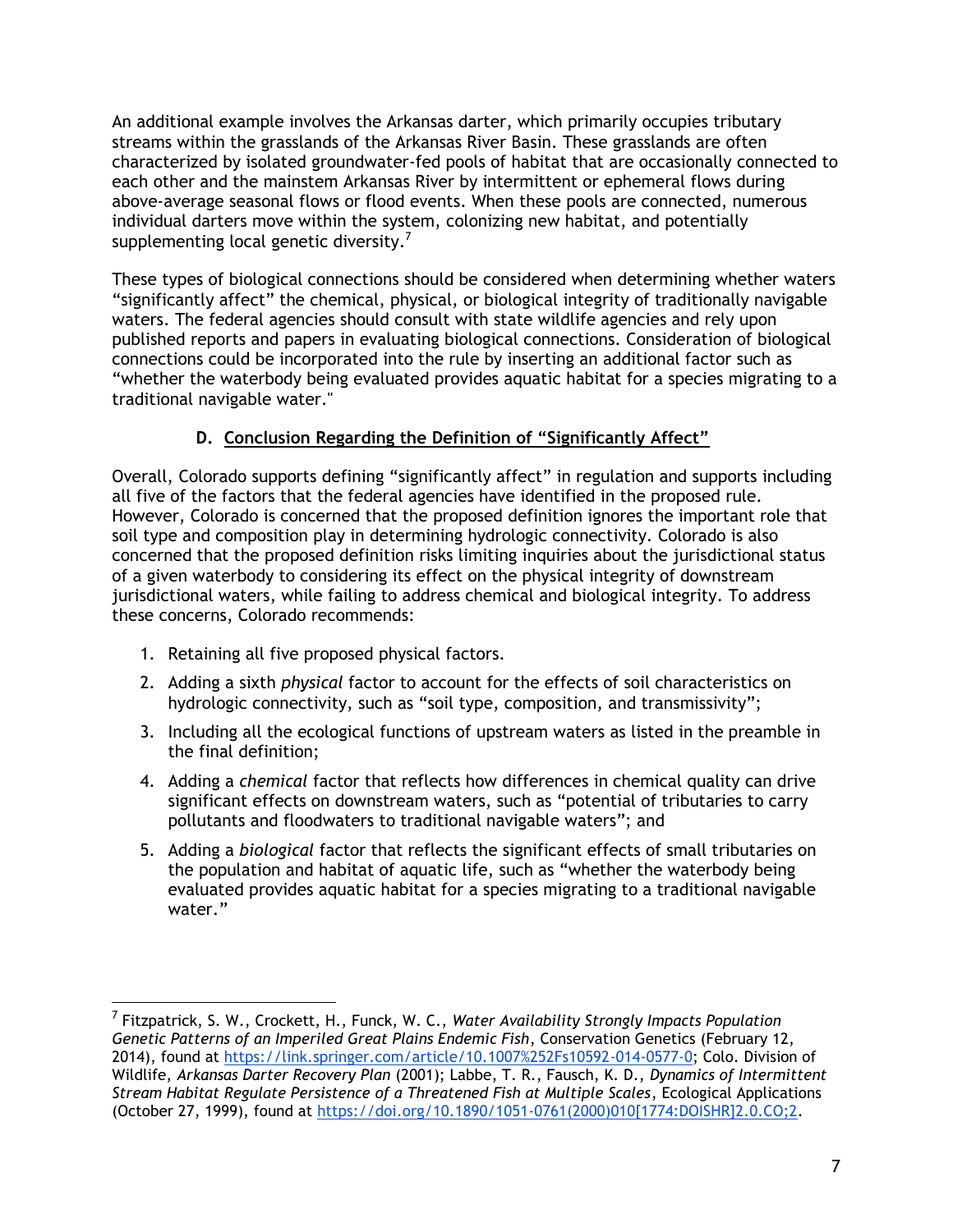Taking these steps would clarify and improve the definition of "significantly affect" by ensuring that it fully protects the physical, biological, and chemical integrity of the nation's waters.

### **IV. COLORADO'S CONCERNS WITH THE AGENCIES' PROPOSED EXCLUSIONS FROM THE DEFINITION OF WOTUS**

### **A. Agricultural Exclusions**

Agriculture is one of the largest economic sectors in Colorado. This industry feeds the people of Colorado and beyond, while conserving environmental resources. Because water quantity and quality are critical to agricultural operations, producers need a regulatory definition that provides certainty and a clear point at which WOTUS ends, and land begins. The requirements of Clean Water Act permitting and the significance of penalties for violating the Act make it vital that the regulated community knows what is jurisdictional and what is not.

To that end, Colorado supports the continued exclusion of prior converted cropland from the definition of WOTUS, and requests that the agencies incorporate the 2020 NWPR's definition of that term to clarify that cropland would have to be abandoned and revert to wetland status for the exclusion to no longer apply. The 2020 NWPR clarified that abandonment means land that has not been used for, or in support of, agricultural purposes at least once in the last five years. Agricultural purposes are described in the 2020 NWPR preamble to include land use that makes the production of an agricultural product possible, including, but not limited to, grazing and haying. The 2020 NWPR also clarified that cropland left idle or fallow for conservation or agricultural purposes for any period remains in agricultural use, and, therefore, maintains the prior converted cropland exclusion. These clarifications are consistent both with the 1993 rule preamble provisions on abandonment and reversion and the change in use principle from the 2005 Corps and NRCS joint memorandum that defined agricultural use as open land planted to an agricultural crop, used for the production of food or fiber, used for haying or grazing, left idle per USDA programs, or diverted from crop production to an approved cultural practice that prevents erosion or other degradation. The 2020 NWPR's clarifications provided some certainty to landowners that they will not lose exclusion status when modifying production practices or implementing enhanced land stewardship practices.

Colorado also supports the 2020 NWPR's exclusions for areas of depression where irrigation water collects. These exclusions are critical for landowners to distinguish between state and federal wetlands and whether landowners require permits for activities on their land. Moreover, with a clear understanding of what is and is not jurisdictional under the Clean Water Act, producers can implement stewardship practices without the delay involved in the permitting process or the fear of legal action.

The Clean Water Act at 33 U.S.C. § 1344(f) also provides exemptions from permitting for normal farming, silviculture, and ranching activities (*e.g.*, plowing, seeding, cultivating, minor drainage, harvesting for the production of food, fiber, and forest products, or upland soil and water conservation practices); construction or maintenance of farm or stock ponds or irrigation ditches, or maintenance of drainage ditches; and construction or maintenance of farm roads or forest roads. However, permits may be required when discharge of dredged or fill material into the navigable waters incidental to the above activities brings the water into a use to which it was not previously subject, where the flow or circulation of navigable waters may be impaired, or the reach of such waters be reduced. By incorporating this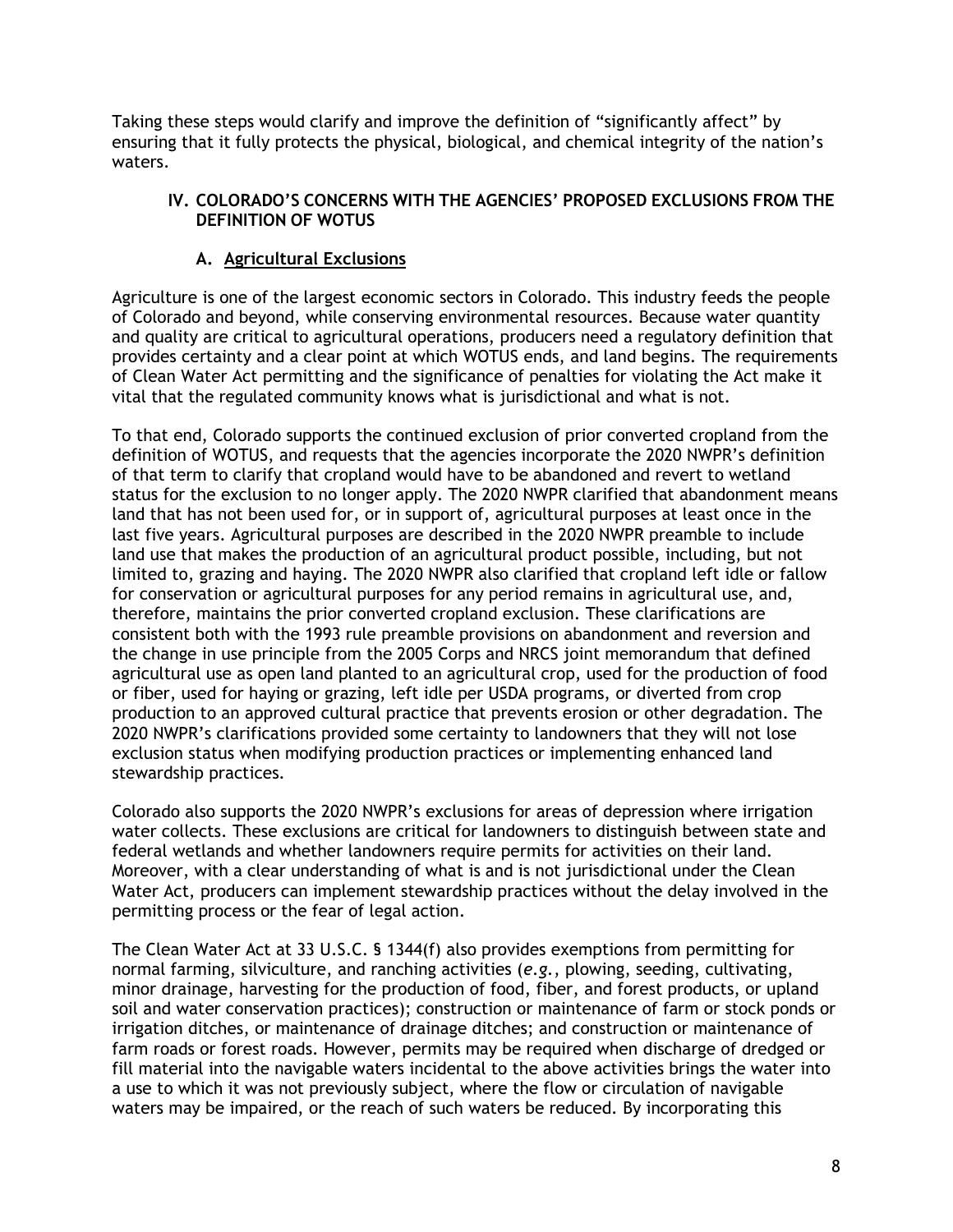exemption scheme into the 1977 amendments to the Clean Water Act, Congress made a deliberate policy choice to exempt the ordinary activities of farmers and ranchers from certain permitting requirements of the Clean Water Act. Colorado believes these agricultural exemptions should be carried forward in any revised definition of WOTUS.

Colorado requests that the WOTUS definition fully incorporate the non-prohibited discharges of dredged or fill material set forth at 33 U.S.C. § 1344(f) to provide more clarity and certainty for the agricultural sector. To that end, any new WOTUS rule should include additional revisions to the exemptions at 33 C.F.R. § 323.4 to provide more clarification by better defining "upland soil and water conservation practices" in Section 323.4(a)(1)(iii). Specifically, most normal farming, silviculture, and ranching activities, including upland soil and water conservation practices (*e.g.*, erosion control practices), do not require federal permits under Clean Water Act Section 404. However, the phrase "upland soil and water conservation practices" is not specifically defined in regulation, and the application of the exemption may be unclear at times. Therefore, Colorado proposes the agencies consider including this definition for "upland soil and water conservation practices" at 33 C.F.R. § 323.4(a)(1)(iii):

Upland soil and water conservation practices means any discharge of dredged or fill material to waters of the United States incidental to soil and water conservation practices for the purpose of improving, maintaining, or restoring uplands including, but not limited to, rangeland management practices, erosion control practices, and vegetation management practices.

Including such a definition would recognize that farmers and ranchers implement these types of practices daily, thereby reducing nonpoint source pollution and improving water quality.

## **B. Waste Treatment Systems**

The "waste treatment system" exclusion as proposed by the agencies applies to "treatment ponds or lagoons, designed to meet the requirements of the Clean Water Act…" While Colorado supports a limited exclusion for waste treatment systems, we believe this exclusion as written is unnecessarily broad and vague.<sup>8</sup> The agencies' description of the term allows dischargers to impound WOTUS, thus sacrificing the designated uses of those waterbodies for treatment purposes. Moreover, the exclusion allows for the unmitigated discharge of untreated effluent into jurisdictional wetlands, which serve an important function to downstream WOTUS. This approach undermines protections established through other Clean Water Act regulations. *See, e.g.,* 40 C.F.R. § 131.10(a) ("In no case shall a State adopt waste transport or waste assimilation as a designated use for any waters of the United States."). Constructing an impoundment in WOTUS for treatment purposes or discharging industrial pollutants into a jurisdictional wetland should be a last resort. Colorado is concerned that the proposed open-ended regulatory language instead serves to endorse and even invite dischargers to use WOTUS as a component of their treatment systems. The exclusion as

 $^8$  The Colorado Water Quality Control Act, through its own definition of "state waters," contains a waste treatment exclusion that differs from the federal exclusion. *See* § 25-8-103(19), C.R.S. Colorado is concerned, however, about the potential implications of the federal exclusion (and federal case law interpreting the exclusion) on our state framework.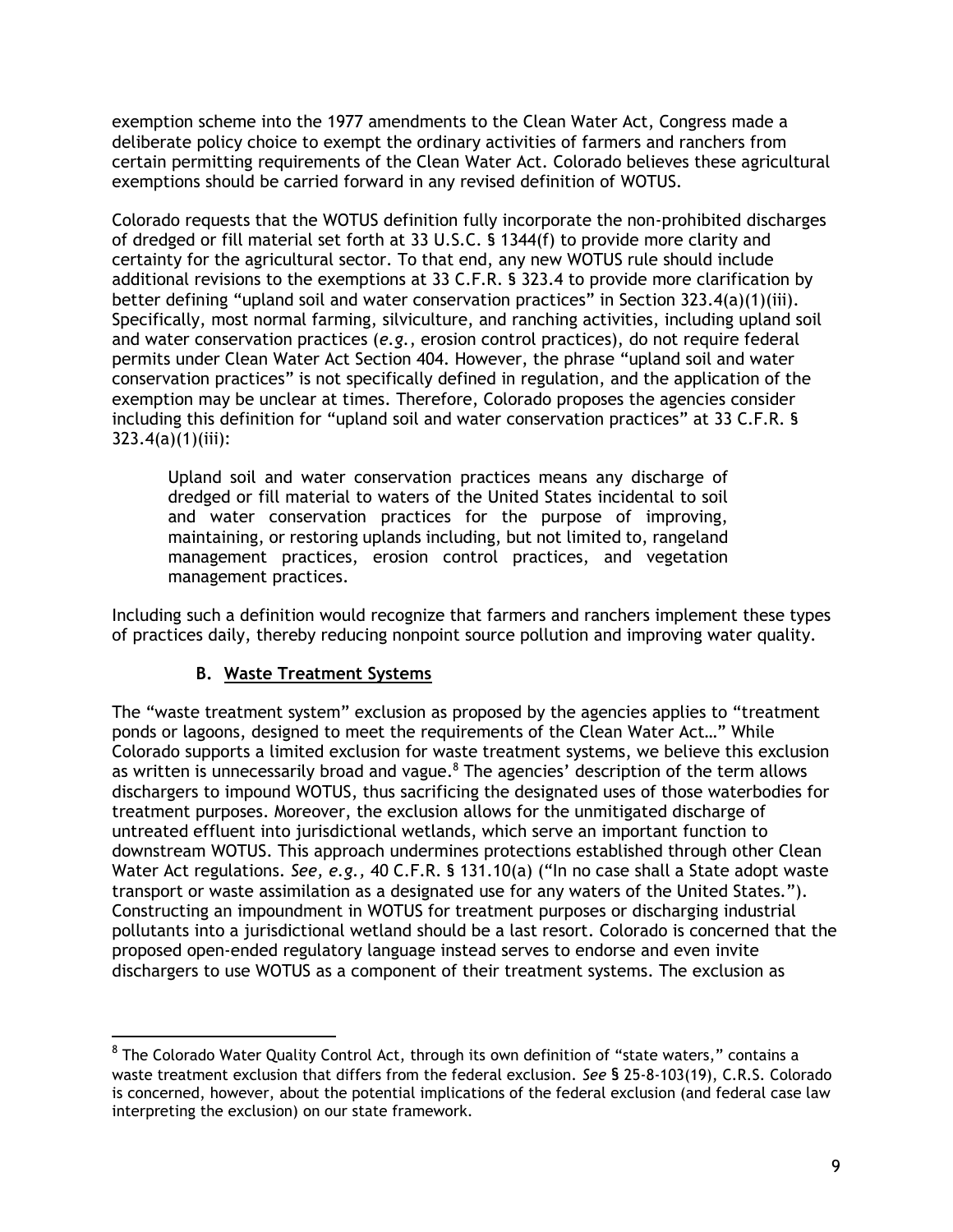written does not provide any incentive to construct treatment systems off-channel in situations where that alternative is practical.

We suggest, at a minimum, adding clarifying language to the phrase "designed to meet the requirements of the Clean Water Act" to reflect the explanation contained in the preamble. To that end, the text of the rule should specifically state that a discharger proposing to impound a WOTUS for waste treatment purposes would need to obtain an individual Section 404 permit for new construction in a WOTUS in order to ensure that states have the ability to apply state water quality requirements to these projects under their Section 401 authority. The text of the rule should also require that the discharger obtain a Section 402 permit for discharges from the waste treatment system into a WOTUS.

Alternatively, we suggest expressly limiting the exclusion to narrow circumstances, such as the valley fill scenario discussed in *Ohio Valley Environmental Coalition v. Aracoma Coal Co*., 556 F.3d 177 (4th Cir. 2009), and making it clear that the waste treatment system exclusion otherwise applies only to lagoons or ponds that are constructed off-channel, *i.e.*, not within WOTUS. Recognizing that this would be a change to previous federal policy, the agencies could consider grandfathering waste treatment systems that were excluded under the previous regulation but that no longer satisfy the new off-channel criterion.

Revising the waste treatment system exclusion in one of these ways would also serve the agencies' intent to make the WOTUS rule clearer and more understandable to the regulated community. The vague nature of waste treatment system exclusion as proposed is likely to cause more confusion and inconsistency in practice, leading to resource-intensive litigation to resolve those issues on a case-by-case basis.

# **C. Placement of the Exclusions in the Rule**

Colorado suggests removing the excluded categories of waters from the list that defines WOTUS and instead placing them under a separate heading. Heading (a) of the proposed rule reads as follows: "Waters of the United States means..." 33 C.F.R. § 328.3(a); 40 C.F.R. § 120.2(a). The first seven categories under heading (a) describe waters that are all considered WOTUS. The exclusions contained in paragraphs (8) (waste treatment systems) and (9) (prior converted cropland), however, do not follow structurally. It would be clearer to insert a new heading (b) to cover the exclusions. Heading (b) would read: "Waters of the United States does not include:" and then insert numbers (1) and (2) to list the waste treatment system and prior converted cropland exclusions, respectively. New letters would need to be assigned to the remaining paragraphs of the rule, accordingly.

## **D. Section 101(g) and Interstate Compacts**

Finally, while not an exclusion per se, Colorado also requests that the federal agencies continue to give full force and effect to the congressional purposes of Clean Water Act Section 101(g); 33 U.S.C. § 1251(g). Congress and the U.S. Supreme Court have placed important limitations on the jurisdictional reach of the Act and have consistently recognized the primary and exclusive authority of each state to "allocate quantities of water within its jurisdiction," which decisions "shall not be superseded, abrogated, or otherwise impaired by th[e CWA]." 33. U.S.C. § 1251(g); *PUD No. 1 of Jefferson Cty. V. Wash. Dept. of Ecology*, 511 U.S. 700, 720–21 (1994). These clear and recognizable limits to the extent of Clean Water Act jurisdiction should be recognized in the rule. Colorado requests the federal agencies include a clear statement recognizing that states retain authority and primary responsibility over land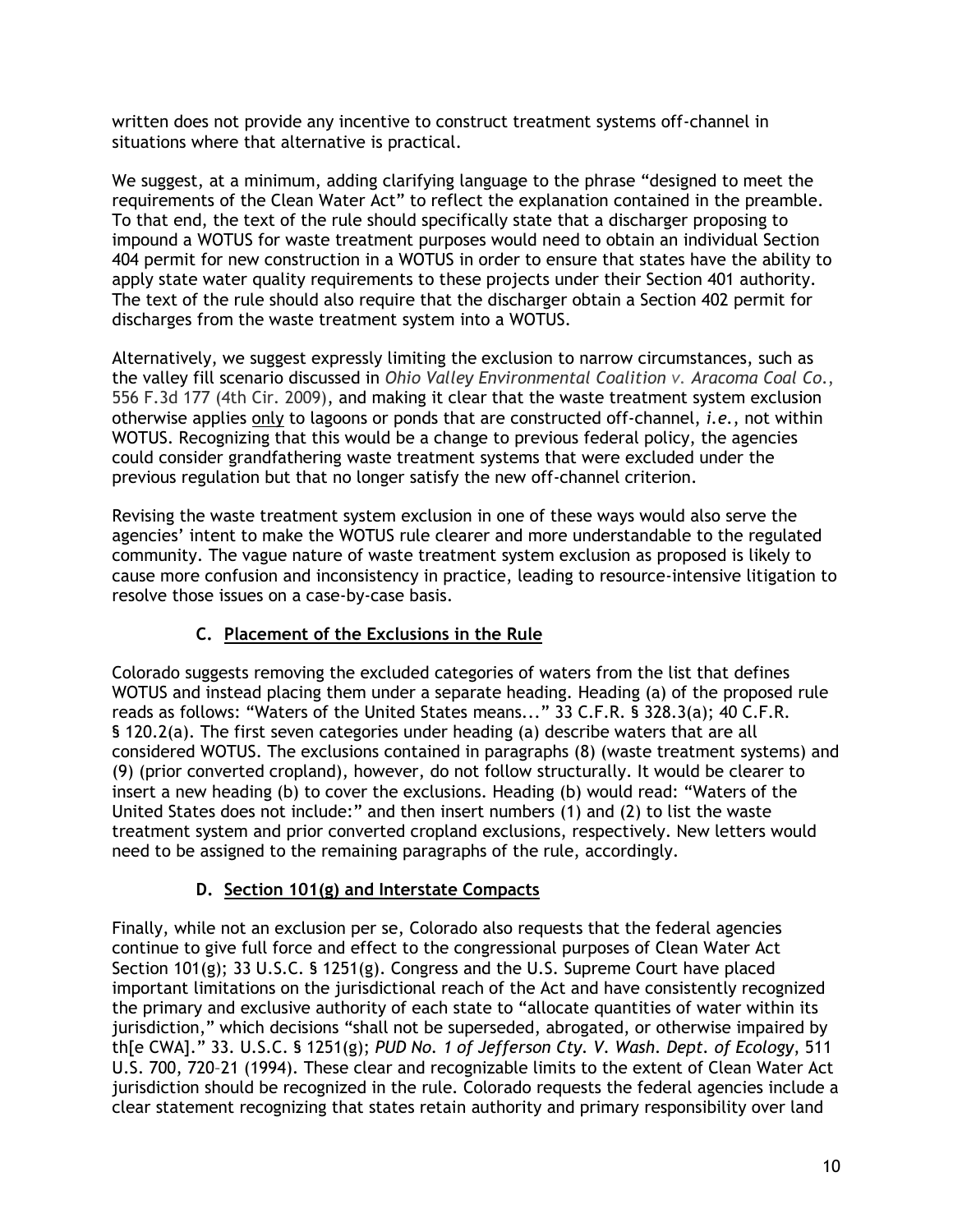and water resources to carry out the overall objectives of the Clean Water Act. Likewise, Colorado emphasizes the importance of Section 101(g), particularly to the western states where water resources are often limited, and water rights are carefully administered.

In addition to incorporating the language of Section 101(g), the agencies should further clarify that neither the Clean Water Act nor the rule itself can alter or impair any state's rights, duties, or obligations under interstate compacts or decrees of the Supreme Court of the United States equitably apportioning the flows of an interstate stream. This clarification should also incorporate language that includes waters that flow across, or form part of, boundaries of federally recognized tribes.

Lastly, the agencies asked for input on whether use of stream order is an appropriate method for determining the extent of a riverine "interstate water." Colorado seeks additional information as to how this methodology comports with the limits on the extent of Clean Water Act jurisdiction under Section 101(g) and the pre-2015 regulatory regime. The application of a stream order methodology to determine interstate waters is of particular concern to Colorado because some methodologies for determining stream order could extend the designation of interstate waters a great distance from state boundaries. The agencies should avoid using any methodology that would extend the reach of an interstate water for purposes of the WOTUS rule far beyond interstate borders.

## **V. COLORADO'S CONCERNS WITH THE PROPOSED APPROACH TO DETERMINING THE SCOPE OF JURISDICTIONAL DITCHES**

Colorado would like to emphasize that any change to the federal agencies' handling of ditches in the context of a new WOTUS definition must be done in a way that also considers the scope of the longstanding agricultural exemption for dredge and fill activities impacting irrigation ditches and how the federal agencies interpret the Act's recapture provision.<sup>9</sup> Colorado opposes creating a situation where the jurisdictional scope of WOTUS and the agencies' regulatory interpretations work together to effectively discourage irrigation ditch piping projects that would otherwise improve Colorado's ditch infrastructure and conserve scarce water resources. To address our water management challenges, including persistent drought and climate change, investing in water infrastructure is essential and that includes creating, enhancing, or updating ditch piping projects.<sup>10</sup>

Colorado supports the agencies' proposal as stated in the preamble, consistent with the 2008 Guidance, that "ditches created wholly in uplands and draining only uplands with ephemeral

 $9$  For example, in July 2020, the Corps and EPA issued a [Joint Memorandum, r](https://drive.google.com/file/d/1AUsGddXbxoY4c-EPUiSwRsOvfZoGQnTw/view?usp=sharing)eplacing previous Regulatory Guidance Letter 07-02, that made a critical change to the agencies' interpretation of the agricultural exemption under Clean Water Act Section 404(f)(1)(C) and the accompanying recapture provision at Section 404(f)(2). *See* [https://www.epa.gov/sites/default/files/2020-](https://www.epa.gov/sites/default/files/2020-07/documents/final_ditch_exemption_memo_july_2020_with_epa.pdf)

[<sup>07/</sup>documents/final\\_ditch\\_exemption\\_memo\\_july\\_2020\\_with\\_epa.pdf.](https://www.epa.gov/sites/default/files/2020-07/documents/final_ditch_exemption_memo_july_2020_with_epa.pdf) Specifically, the 2020 Joint Memorandum states that any project that relocates or converts a jurisdictional irrigation ditch into a pipe is a change in use and a reduction in reach of WOTUS. Thus, all irrigation ditch piping and ditch relocation projects on jurisdictional ditches are now recaptured and subject to regulation under Section 404. A change of this nature can be a critical barrier to important irrigation ditch piping projects.

<sup>10</sup> Colorado Attorney General, *Prepared remarks: The Imperative of Investing in Water Infrastructure, Colorado Water Congress Summer Conference* (Aug. 25, 2021), [https://coag.gov/blog-post/prepared](https://coag.gov/blog-post/prepared-remarks-the-imperative-of-investing-in-water-infrastructure-colorado-water-congress-summer-conference-aug-25-2021/)[remarks-the-imperative-of-investing-in-water-infrastructure-colorado-water-congress-summer](https://coag.gov/blog-post/prepared-remarks-the-imperative-of-investing-in-water-infrastructure-colorado-water-congress-summer-conference-aug-25-2021/)[conference-aug-25-2021/.](https://coag.gov/blog-post/prepared-remarks-the-imperative-of-investing-in-water-infrastructure-colorado-water-congress-summer-conference-aug-25-2021/)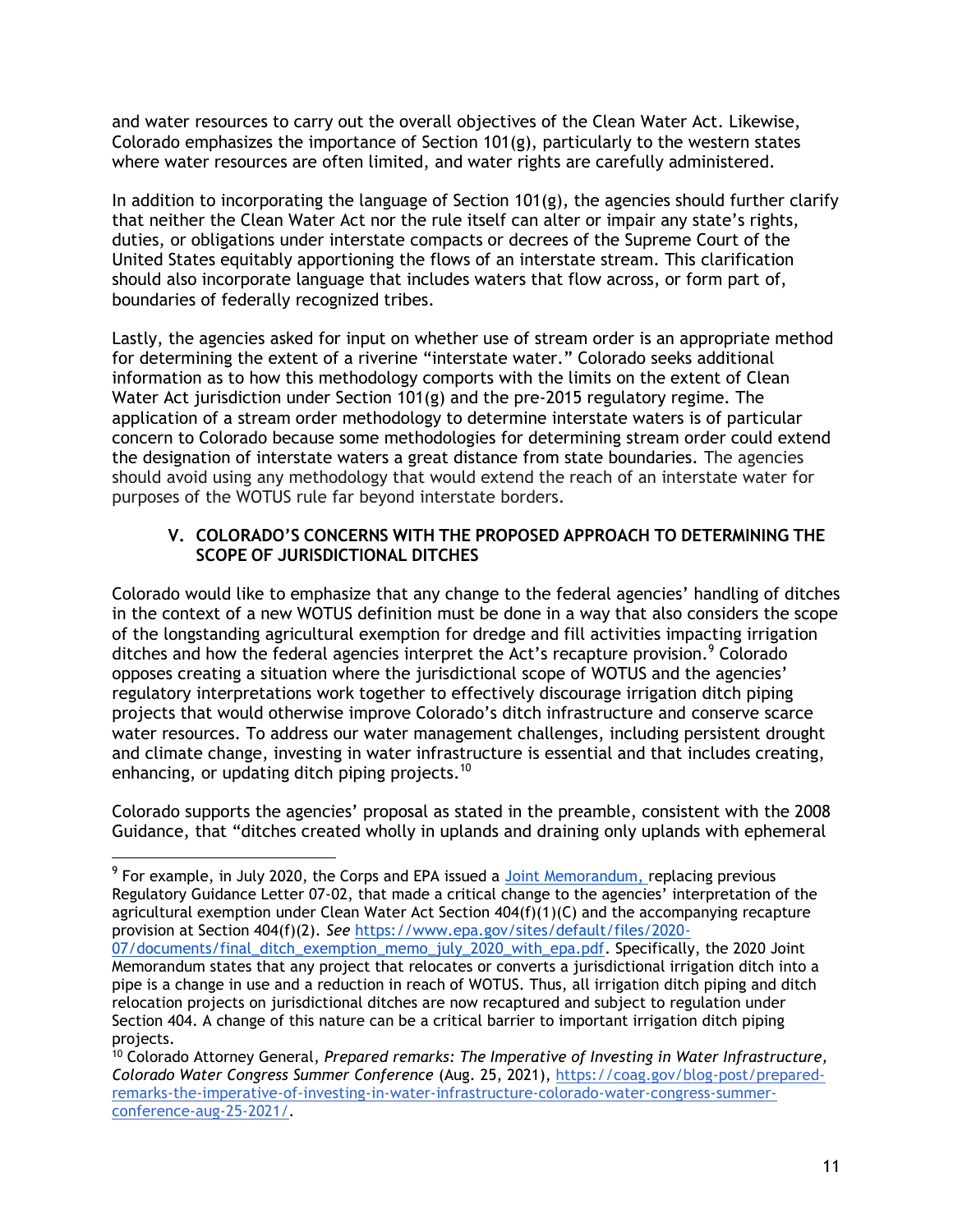flow would generally not be considered WOTUS." *See* 86 Fed. Reg. 69380. In the interest of clarity, Colorado encourages the agencies to consider including ditches that fit this description as a category of excluded waters in the text of the regulation. As for other ditches that do not fit this description, Colorado supports application of the relatively permanent or significant nexus test to determine whether those ditches are considered WOTUS.

Finally, the federal agencies seek input regarding whether the interpretation of "relevant reach" for ditches should consider any particular factors for situations where ditches are treated as tributaries or contain wetlands. In response, Colorado does not believe that the "relevant reach" of a ditch should pertain to an artificial drainage. If, on the other hand, a ditch is constructed within a natural drainage, the entire ditch should be considered jurisdictional (assuming that it meets the significant nexus or relatively permanent standard), thus eliminating the need for a reach determination. Importantly, however, whichever approach is used to interpret relevant reach, Colorado reiterates the need for clear permitting exemptions for construction and maintenance activities for irrigation ditches, as noted above, as well as for maintenance of drainage ditches.

# **VI. ECONOMIC ANALYSIS OF STATE PROGRAMS**

In addition to the proposed rule itself, the agencies have requested comment on the accuracy of the assumptions regarding state regulatory programs included in the economic analysis accompanying the proposed rule (2021 Economic Analysis).<sup>11</sup> The agencies' analysis assumes that Colorado does not regulate waters more broadly than the proposed rule requires for either the 404 program or surface waters. 2021 Economic Analysis at Table II-1, p. 50. Based on this assumption, the agencies calculate that the full benefits and costs of the proposed rule, as compared to the baseline of the 2020 NWPR, will be realized in Colorado. *Id*. at 50. Colorado agrees that the return to the status quo of the pre-2015 regulatory framework, including the 2008 Guidance, will have important benefits for the State. Colorado also wishes to highlight important state law regulatory issues the agencies should consider in their economic analysis.

Colorado state law precludes the discharge of pollutants to state waters without a permit and defines "state waters" more broadly than any federal definition of WOTUS to date. *See*  Colorado Water Quality Control Act, §§ 25-8-103(19) & 25-8-501, C.R.S. At the same time, state law does not specifically authorize any state-level permitting program for dredge and fill activities. As a result, Colorado, like most other states, relies on the Corps' Section 404 permitting program to regulate dredge and fill activity and protect critical streams and wetlands. The State's continued ability to depend on a consistent level of federal protection for these resources is another important benefit of the proposed rule.

<sup>11</sup> EPA and the Corps, *Economic Analysis for the Proposed "Revised Definition of 'Waters of the United States'" Rule* (Nov. 17, 2021), available at [https://www.epa.gov/system/files/documents/2021-](https://www.epa.gov/system/files/documents/2021-11/revised-definition-of-wotus_nprm_economic-analysis.pdf) [11/revised-definition-of-wotus\\_nprm\\_economic-analysis.pdf.](https://www.epa.gov/system/files/documents/2021-11/revised-definition-of-wotus_nprm_economic-analysis.pdf)